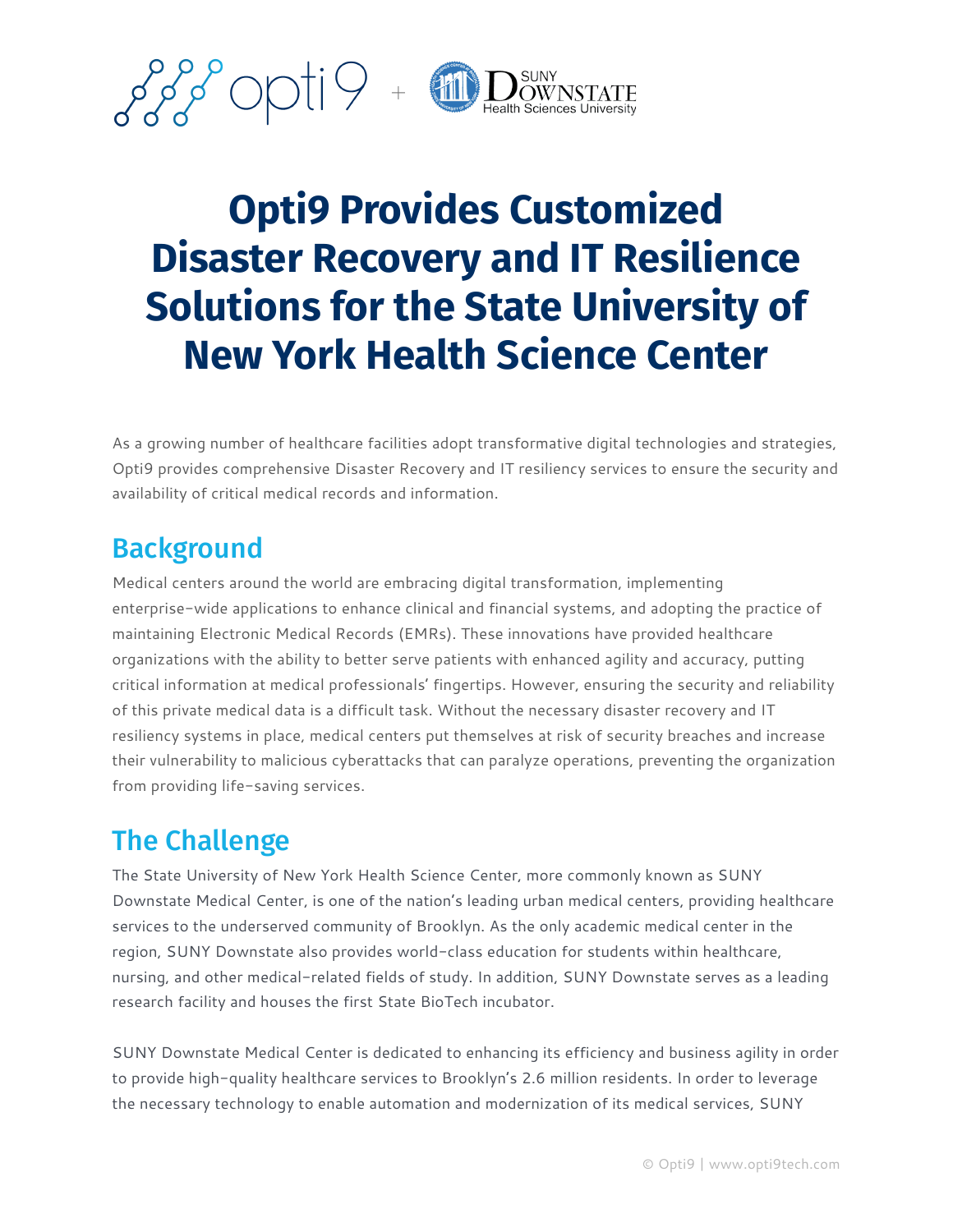

Downstate required the help of a managed infrastructure provider that could offer redundant, HIPAA-compliant services backed by extensive technical expertise within the healthcare industry for the secure and reliable hosting of its EMRs and applications.

"When disaster recovery works properly, there's no real measurable win, however, it's priceless in the face of an adverse event. By customizing a colocation solution to suit our individual needs, Webair has provided SUNY Downstate Medical Center with peace of mind, as we can rest assured sensitive information is fully secure. Webair's expert technology staff is thorough in the management of our solution and well-versed in the technology necessary to support our needs, making it clear that our data is in good hands."

#### **- Dilip Nath, AVP and Deputy Chief Information Officer,** SUNY Downstate

### The Solution

Opti9 now provides SUNY Downstate with a fully-customized hybrid IT solution, offering comprehensive Disaster Recovery and IT resilience services, as well as managed cloud and colocation solutions, utilizing redundant, HIPAA-compliant mission-critical infrastructure. To ensure enhanced security and latency with end-to-end encryption of sensitive data, Opti9 built a direct, secure connection from its Tier III data center in New York to SUNY Downstate Medical Center that is completely air-gapped from the public internet.

When providing comprehensive DRaaS solutions, Opti9 takes ownership of the full disaster recovery process, including failover, failback and testing, and its expert team proactively monitors and manages the entire IT environment. In addition, the security of the physical data center and encrypted network connectivity at SUNY Downstate Medical Center's premises are covered by Opti9's BAAs and industry-leading SLAs.

SUNY Downstate Medical Center is one of many New York-based hospital systems that are part of Opti9's portfolio of clients. Opti9 services are now available via Office of General Services (OGS) state contracts, enabling fast and easy implementation of high-quality solutions at a cost-effective price.